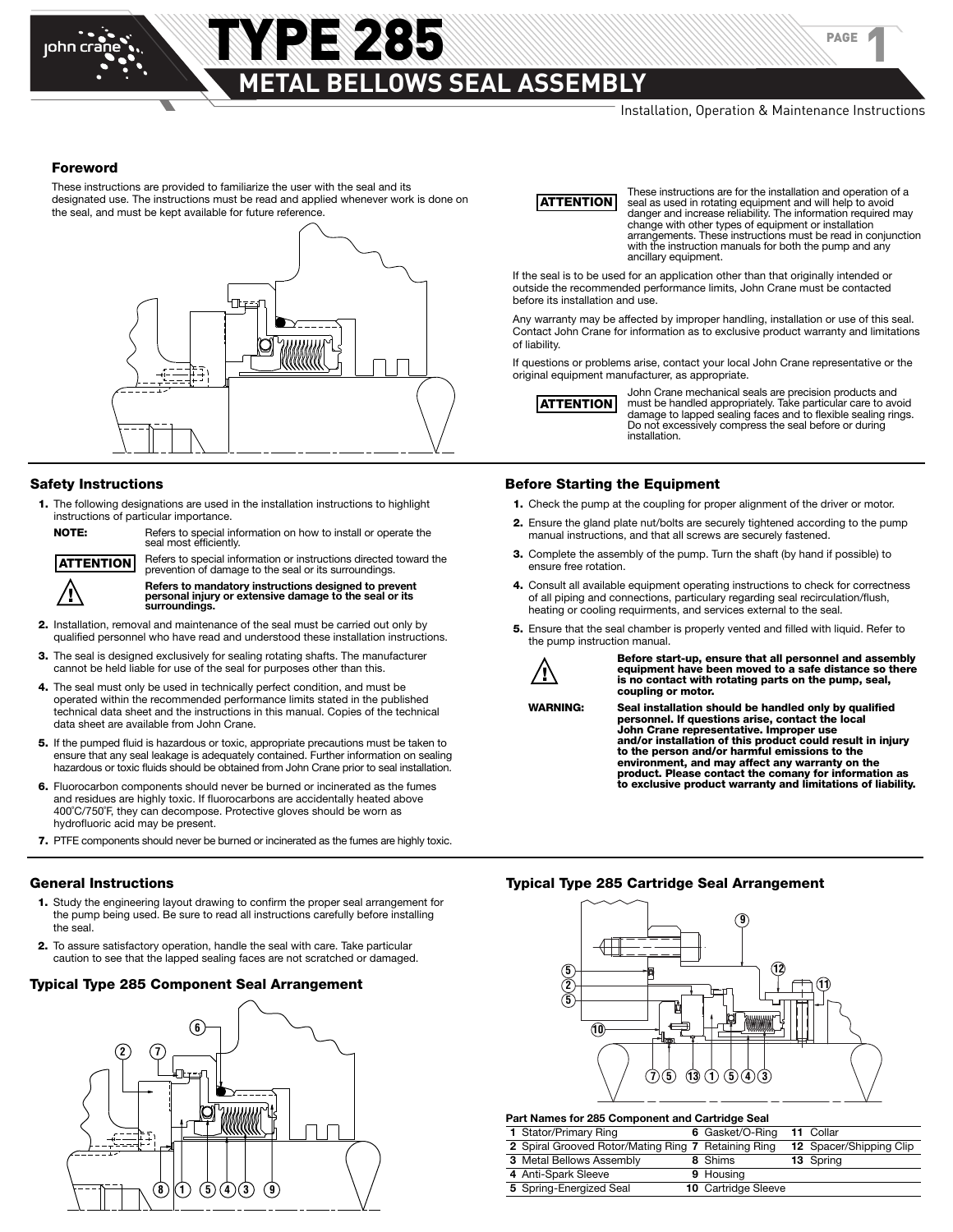# john crane

### **METAL BELLOWS SEAL ASSEMBLY**

TYPE 285

Installation, Operation & Maintenance Instructions

PAGE

2

#### **Safety Instructions for Liquid Oxygen Service (LOX)**



Personnel handling liquid oxygen must be qualified and trained properly.

Seal components intended for oxygen service must be handled carefully to maintain their cleanliness. Insufficient cleanliness can result in ignition of the contaminants or components. The environment should be clean and dust-free. Seal components should not be allowed to stand for any unreasonable length of time without covered protection.

Seal component surfaces that will be in direct oxygen service should not be touched except with clean gloves or clean handling devices.

Harmful contamination would include both organic and inorganic materials, such as oils, greases, paper fiber, rags, wood chips, solvents, weld slag, dirt, and sand, which could cause a combustion reaction in an oxygen-enriched environment.

Oxygen can react with nearly all materials that are not already fully oxidized.

Wear protective clothing and use protective equipment when working with liquid oxygen to avoid cryogenic burns or frostbite (freezing of the skin).

No smoking or open flames are allowed within 20m/65' of an oxygen system.

Clothing saturated with oxygen vapor is an extreme fire hazard. Persons who have been in an oxygen-enriched environment should not smoke until they have been in a safe area for at least 20 minutes.

#### **Preparing the Equipment**

**1.** Check seal chamber dimensions and finishes.



**2.** Measure axial end play (0.13mm/.005" T.I.R. max.).



#### **Shape and Positional Tolerances**

| Component                  | Type                        | <b>Tolerance</b>                                        |
|----------------------------|-----------------------------|---------------------------------------------------------|
| Seal Chamber Face to Shaft | Squareness<br>Concentricity | 0.001mm per mm*/0.001" per inch*<br>$0.15$ mm/ $0.006"$ |
| Shaft End Play             | Axial                       | 0.13mm/0.005" T.I.R. max.                               |
| Shaft or Sleeve            | Ovality                     | $0.05$ mm/ $0.002"$                                     |
| Shaft                      | Radial Runout               | 0.001mm per mm**/0.001" per inch**                      |
| Seal Shoulder              | Face Runout                 | $0.001$ mm/ $0.0005"$                                   |

\*Of indicated diameter T.I.R. max. \*\*Of shaft diameter T.I.R. max.





 **4.** Measure shaft runout (0.001mmper mm/.001" per inch of shaft diameter T.I.R. max.).



 **NOTE:** If measured dimensions exceed those values given, correct the equipment to meet specifications prior to seal installation.

**Direction of Shaft Rotation**

#### **Component Style Seal**

#### **Installing the Seal (For Cartridge Style Seal See Following Section)**

- **1.** Ensure that the seal is clean and undamaged. Carefully protect the lapped sealing surfaces of the stator and the rotor during fitting. Minor damages, such as scratches and chips, to sensitive surfaces reduce the sealing effectiveness of the mechanical seal.
- **2.** Verify that the direction of shaft rotation shown on the seal layout drawing matches the actual rotation of the pump shaft.
- **3.** Maintain cleanliness during fitting.
- **4.** Ensure that the seal arrangement is oriented correctly, according to the housing, pipework, and shaft connections (e.g., studs, keyways, pins, and drive holes). Spiral grooves on the rotors should be oriented as shown.
- **5.** If required, apply a compatible lubricant to the gasket and place it onto the seal housing.
- **6.** For seals intended for oxygen service, ensure all safety instructions are followed. **WARNING: Only use lubricants approved for use in liquid**

 **oxygen service.**

**ATTENTION**

 The seal faces should not be lubricated with oil or **ATTENTION**<br>
grease, as this will prevent the correct operation of<br>
the rotor, leading to<br>
overheating and failure.



Counter Clockwise Facing Spiral Groove Pattern



Clockwise Facing Spiral Groove Pattern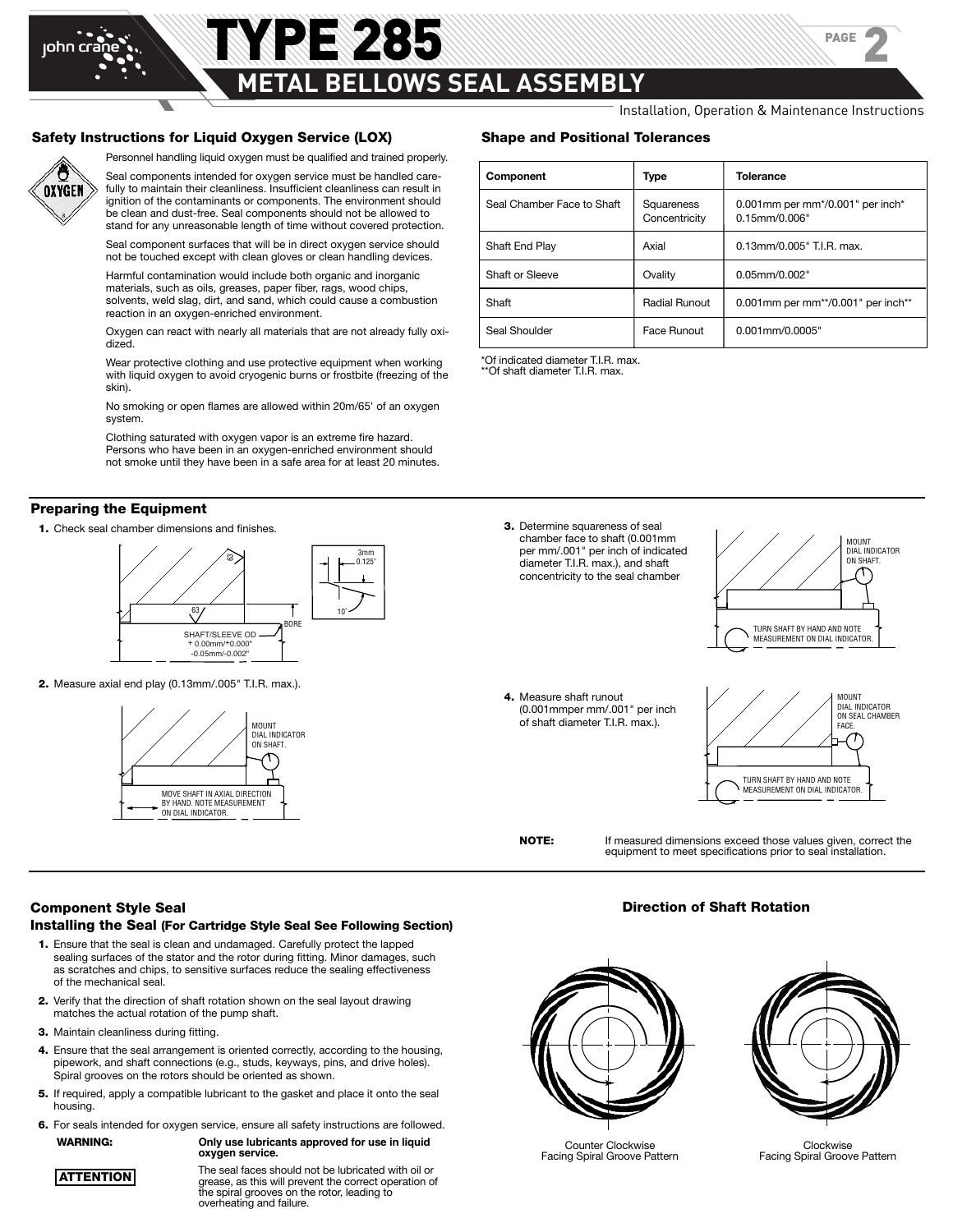## YPE 285 **METAL BELLOWS SEAL ASSEMBLY**

Installation, Operation & Maintenance Instructions

PAGE

3

#### **Installing the Seal** (continued)

john crane

- **7.** If a threaded housing design is used, screw the seal into the seal chamber using a spanner wrench or the installation tool, if provided. If a flange housing design is used, ensure that the seal housing is securely screwed into the pump's seal chamber face.
- **8.** Fit the suggested number of shims against the shaft step (indicated on the seal assembly drawing).
- **9.** Slide the rotor over the shaft until it contacts the stator.
- **10.** Use a caliper or other appropriate measurement device to measure from the shaft end/next shaft step to the back of the rotor. You then obtain data "A".
- **11.** Push the rotor against the shims. (This will compress the seal to working length.)



#### **Installing the Seal** (continued)

**ATTENTION** Compression to working length  $= 1.27$ mm  $\pm$ 0.13mm / .050"  $\pm$ 0.005

- **12.** Measure from the shaft end/next shaft step to the back of the rotor again. You then obtain data "B".
- **13.** Calculate the seal compression by applying the following formula: B A = Compression.
- **14.** If the calculated compression is not 1.27mm  $\pm$  0.13mm / .050"  $\pm$  .005", change the number of shims until this dimension is achieved.



- **15.** Clamp the rotor in position by fitting and securing the pump impeller onto the shaft.
- **16.** If possible, check for freedom of movement by hand-turning the shaft in the proper direction.

**ATTENTION** Turning in the wrong direction may damage the seal faces.



#### **Cartridge Style Seal**

Caliner

**ATTENTION** See Safety Instructions for Liquid Oxygen Service (LOX) before proceeding

New Measurement

B

Rotor Stato

Shims

Refer to assembly drawing and/or pump manual for piping connections and coupling alignment. Verify shaft rotation matches that shown on assembly drawing. Proceed as indicated.

- **1.** Disassemble the pump according to the manufacturer's instructions and remove the existing seal arrangement. Wipe the shaft/sleeve clean and apply a lubricant that is compatible with the sealed fluid and the gasketing materials.
	- **WARNING: Only use lubricants approved for use in liquid oxygen service.**

The seal faces should not be lubricated with oil or grease,<br>as this will prevent the correct operation of the spiral<br>grooves on the rotor, leading to overheating and failure.

- **2.** Take the complete cartridge assembly from its package. **DO NOT** disassemble or alter the unit.
- **3.** With the gland gasket in place, slide the complete cartridge assembly as far as possible onto the shaft/sleeve, being careful not to damage the O-ring/gasket inside the cartridge sleeve.
- 4. Reassemble the pump according to the manufacturer's instructions.
- **5.** Verify that the gland gasket is still in place, slide the complete assembly into position against the face of the seal chamber. Tighten the gland bolts fingertight. Continue tightening alternately until secure. DO NOT DISTORT THE GLAND BY OVERTIGHTENING.
- **6.** Leave the shipping clips or eccentric washers in place to maintain the setting position of the cartridge seal.
- **7.** If the assembly drawing calls for holes or countersinks to be drilled under the cartridge sleeve set screws, remove the set screws and mark their location. Unbolt the cartridge gland, disassemble the pump and remove the cartridge seal. Drill the shaft/sleeve in the position marked. Repeat steps 1 - 5.
- **8.** Tighten the cartridge sleeve set screws evenly. (If the shaft/sleeve has been drilled, ensure that the set screws align with the appropriate drilled holes).
- **9.** Remove the shipping clips, or rotate the eccentric washers 180º to clear the slot in the cartridge sleeve.
- **10.** Turn the shaft by hand in the proper rotation to check for free rotation. Turning the shaft in the wrong direction could result in damage to the seal faces. Consult pump manual if unsure of proper rotation. If the shaft will not turn freely, either the seal has been set incorrectly or the shaft is turning in the wrong direction.